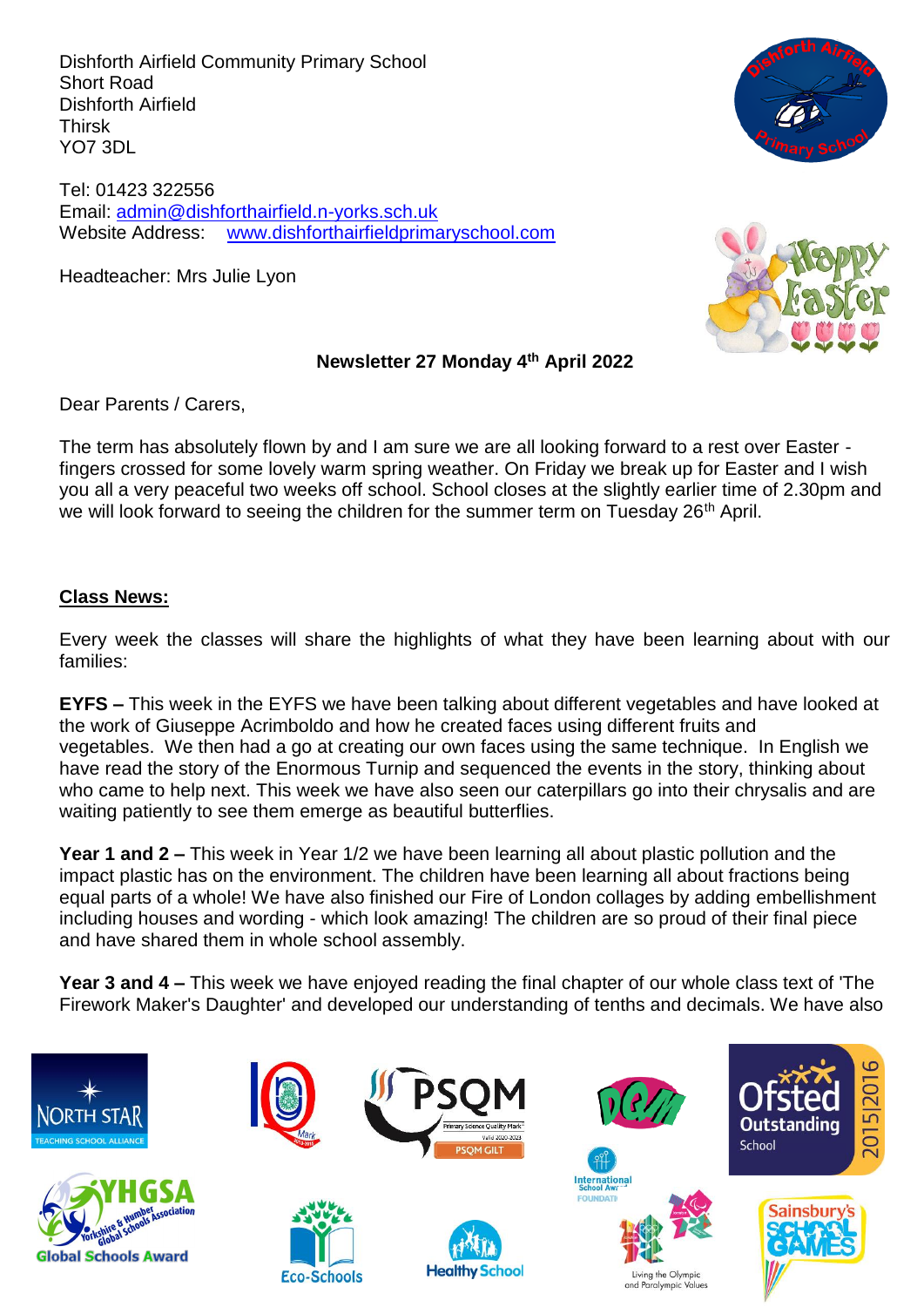been learning about where the most famous volcanoes are located around our world, using atlases to identify countries and landforms.

**Year 5 and 6 –** This week we have been finding out about Switzerland's economics and how the country makes its money. Did you know Switzerland is famous for its watches and chocolate! We have been looking into the location of Switzerland and the impact of being a landlocked country.

## **Jobs and Careers Talks**

A huge thank you to Private Kayla Serieux who came and joined us for our assembly this morning to talk about her career and role in the Regiment. It was very informative and the children asked very interesting questions.

We would be delighted to invite parents / grandparents into school to share their job / career with the children in order for them to learn about different roles they might be interested in in the future. If you would like to do this, then please let me know!

## **Hard-boiled eggs – Friday 8 th April**

On Friday 8<sup>th</sup> April we would like all the children in school to bring in a hard-boiled egg to decorate in school (I recommend they each bring in two eggs to allow for breakages!) – there will be a range of materials for the children to use on the day to decorate their egg.

Friday  $8<sup>th</sup>$  April – school finishes at 2.30pm for the Easter Holidays.

# **Promotional Dinner – Easter – Wednesday 6 th April**

Roast Chicken, Yorkshire Pudding and Sage and Onion Stuffing Or Vegetarian Sausages and Yorkshire Pudding

With Roast or Mashed Potatoes, Gravy, Broccoli and Sweetcorn

Chocolate Fudge Pudding and Chocolate Sauce

## **School Dinners April**

The price for dinner is £2.75 per meal (£13.75 per week). The cost for the month of April is £24.75. Please ensure your Parent Pay account is up to date.









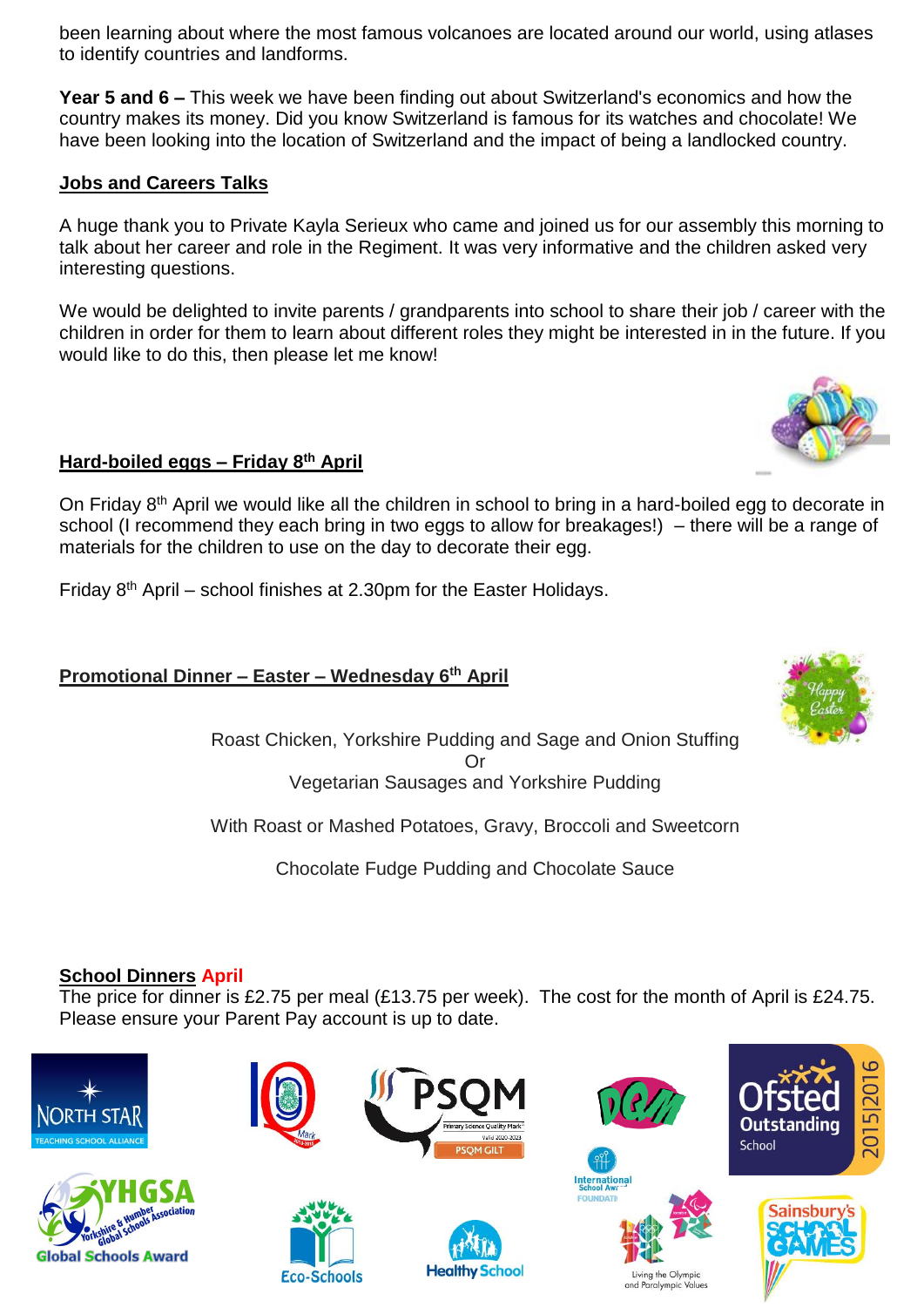# **School Uniform**

A polite reminder that children need to wear school shoes as part of their uniform. In summer, girls can wear checked dresses – either blue or red. Again, school shoes are part of the summer uniform as opposed to sandals or flip flops. Children still need practical footwear for school that protects their feet, allows them to move about and climb on trim trails.

### **PE and Forest Schools after Easter**

After the Easter holidays, the classes will have PE on the following days. Please ensure that the children have their outdoor PE kit with them: plain white t-shirt, navy / black shorts and trainers. Children can also have a navy / black track suit as well.

EYFS - Tuesday and Friday Year 1/2 Tuesday and Friday Year 3/4 – Monday and Thursday Year 5/6 Thursday and Friday

#### **Forest Schools after Easter**

Forest School is an inspiring process which is a specialised approach that aims to develop confidence and self-esteem through hands-on learning outside.

Children in EYFS are going to be undertaking Forest Schools this half term on a Monday. Please can children bring into school a waterproof coat, tracksuit bottoms and trainers / wellies – something that you don't mind getting wet and dirty!!

## **Update Covid Guidance – for your information**

All COVID-specific guidance for education settings has been removed and is now contained within ["h](https://www.gov.uk/government/publications/health-protection-in-schools-and-other-childcare-facilities)ealth [protection](https://www.gov.uk/government/publications/health-protection-in-schools-and-other-childcare-facilities) in schools and other [childcare](https://www.gov.uk/government/publications/health-protection-in-schools-and-other-childcare-facilities) facilities" generic guidance.

General COVID-19 guidance has also been updated and can be found here People with [symptoms](https://www.gov.uk/guidance/people-with-symptoms-of-a-respiratory-infection-including-covid-19#what-to-do-if-you-are-a-close-contact-of-someone-who-has-had-a-positive-test-result-for-covid-19) of a respiratory infection including COVID-19 - GOV.UK [\(www.gov.uk\)](https://www.gov.uk/guidance/people-with-symptoms-of-a-respiratory-infection-including-covid-19#what-to-do-if-you-are-a-close-contact-of-someone-who-has-had-a-positive-test-result-for-covid-19)

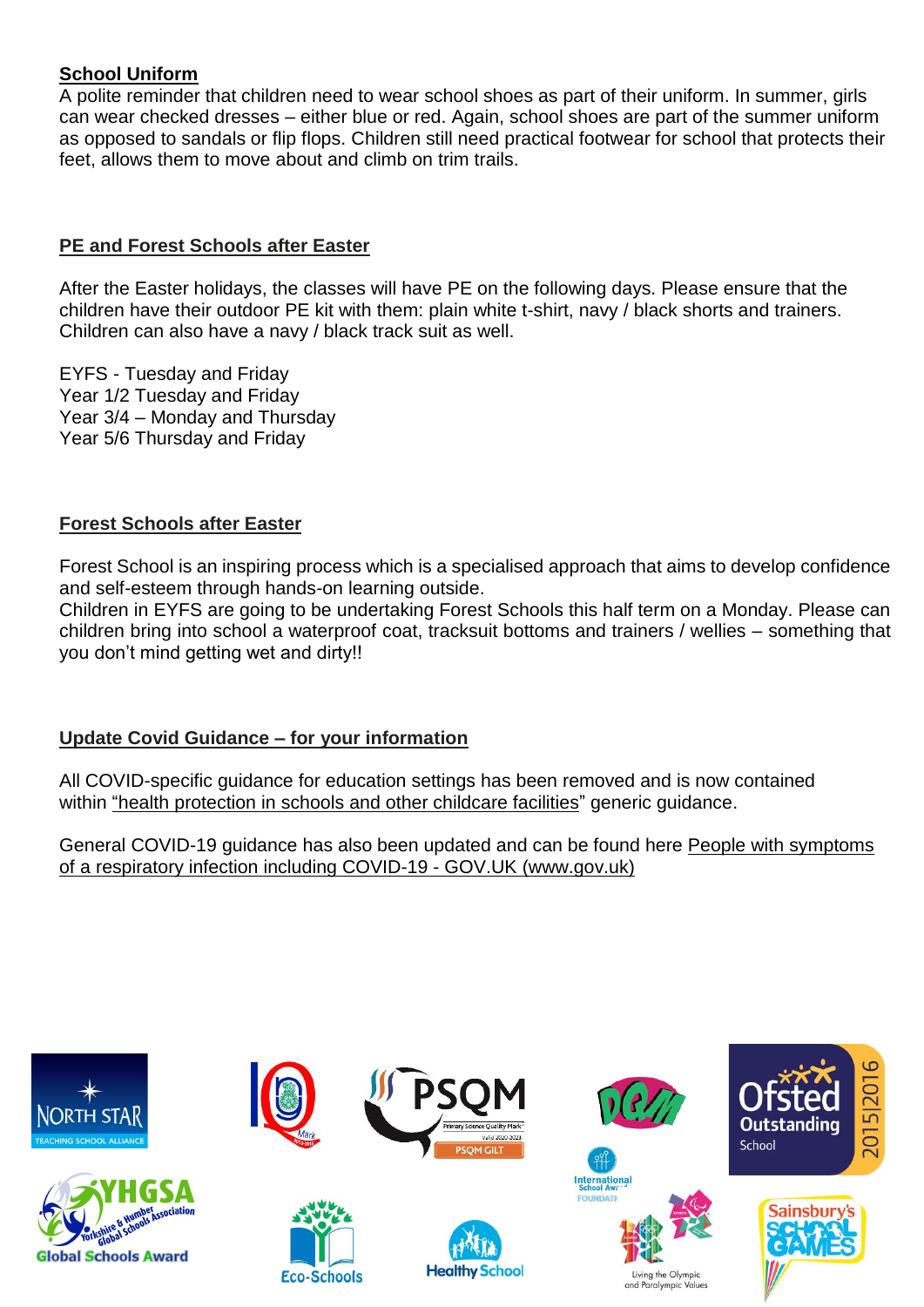## **AWARDS**

#### **Celebration Assembly**

On Friday, we have our Celebration Assembly. This week the following children were given our weekly awards;

#### **Celebration Cup**

The cup this week goes to someone who is always trying to improve in their learning. They always impress us with their super attitude and resilience.

This person has an infectious smile and a positive outlook on everything. They never let anything get them down for long and they are always looking out for ways to cheer other people up too.

We are lucky to have this ray of sunshine in our class!

Keep smiling and setting a good example.

## Congratulations and well done to …

Zofia!



## **Ribbons**

**EYFS** – The person getting the ribbon in the EYFS this week has had a fantastic week at school. They have been joining in with the different classroom activities and working well with their friends. Well done Joey, keep up the good work!

**Year 1 / 2 –** This week the ribbon goes to someone who has shown determination and resilience in everything they have done. They are offering lots of ideas in class and have shown a super attitude to learning. Well done Sia!

**Year 3 / 4** – This week the ribbon goes to someone who has really impressed me with their kindness and consideration towards other members of our class. This person demonstrates the values of compassion and caring, and makes our class a lovely place to be. Well done to Libbie!

**Year 5 / 6** – The ribbon this week goes to someone who is taking great pride in their handwriting. This person has written a superb set of instructions about how to re-wild a wolf using time adverbials to indicate when each set needs to be completed. Well done to Sami!

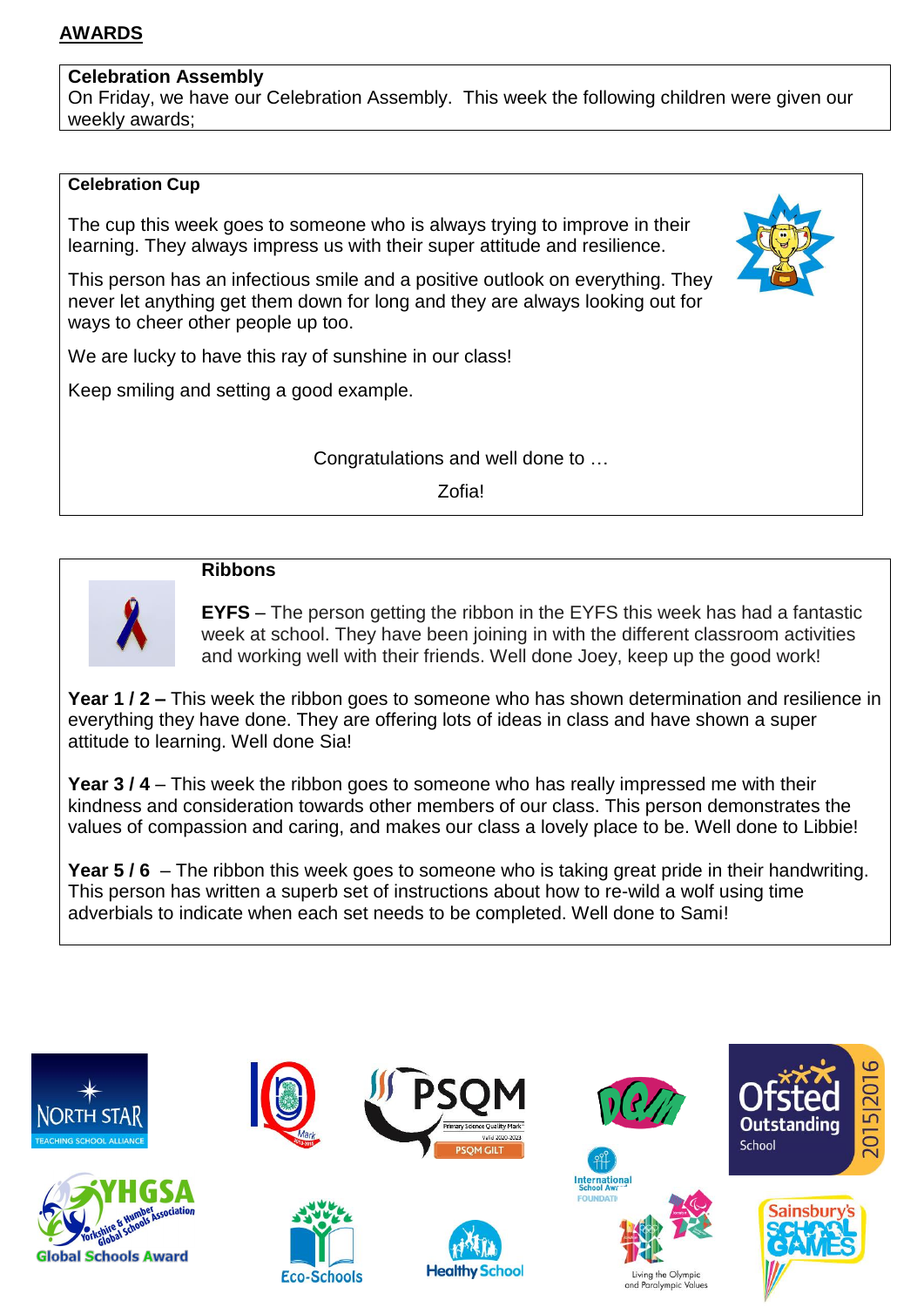#### **Values in Action**

This week our Values award goes to someone who has demonstrated our school values of responsibility, compassion and respect.



This person has made sure that I am feeling alright when I was upset.

The values award goes to Michael who was nominated by Harry.

Well done, Michael!

# **Attendance**

Good attendance at school is key to your child's progress.

| Week Commencing 28th March 2022 |                 |          |          |  |  |  |
|---------------------------------|-----------------|----------|----------|--|--|--|
| <b>Reception</b>                | <b>Year 1/2</b> | Year 3/4 | Year 5/6 |  |  |  |
| 83%                             | 98%             | 96%      | 96%      |  |  |  |

## **On behalf of all the staff, may we wish you all a very Happy Easter! We will look forward to seeing you all on Tuesday 26th April.**

Kind regards,

Mrs Julie Lyon Head Teacher